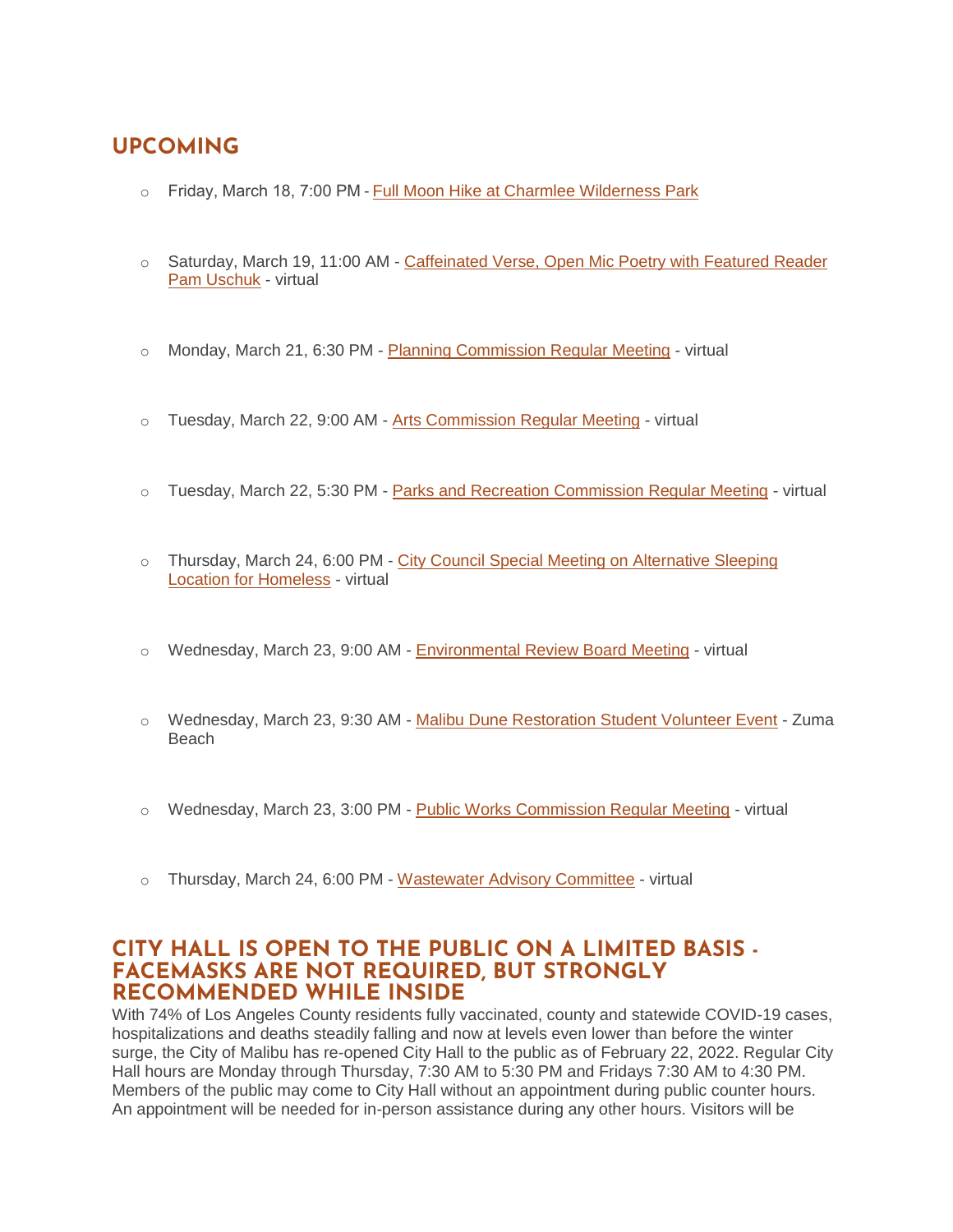asked to remain outside the building until they can be helped by staff. [Appointments can be made](http://www.malibucity.org/appointments)  [online.](http://www.malibucity.org/appointments) The City's online appointment system will be available until further notice.

Facemasks are no longer required, but are strongly recommended, while inside, in line with the [updated Los Angeles County Health Officer Order](http://publichealth.lacounty.gov/media/Coronavirus/docs/HOO/HOO_SaferReturnWorkCommunity.pdf) as of March 4, 2022.

#### **Public Counter Hours**

- o **Planning:** Monday through Friday, 8:00 AM 12:00 PM, walk in. Other times by appointment only.
- o **Permit Services:** Monday through Friday, 8:00 AM 12:00 PM, walk-in and appointment. Other times by appointment only.
- o **Building Plan Check:** Tuesday and Thursday, 8:00 AM 12:00 PM, walk-in and appointment. Other times by appointment only.
- o **Environmental Health:** Tuesday and Thursday, 8:00 AM 12:00 PM, walk-in and appointment. Other times by appointment only.
- o **Geology / Coastal Engineering:** Tuesday and Thursday, 8:00 AM 12:00 PM, walk-in and appointment. Other times by appointment only.
- o **Public Works:** Tuesdays and Thursdays, 8:00 AM 12:00 PM, walk-in. Other times by appointment only.

#### **To make virtual appointments with City staff and Departments, please call or email:**

- o Building Safety Department (including Environmental Health, Coastal Engineering and Geotechnical Engineering): Call 310-456-2489, ext. 390. Email [mbuilding@malibucity.org.](mailto:mbuilding@malibucity.org)
- o Planning Department: Call 310-456-2489, ext. 485. Email [mplanning@malibucity.org.](mailto:mplanning@malibucity.org)
- o Public Works Department: Call 310-456-2489, ext. 391 . Email [mpublicworks@malibucity.org.](mailto:mpublicworks@malibucity.org)
- $\circ$  All other City business: 310-456-2489, ext. 392. Email [info@malibucity.org.](mailto:info@malibucity.org)

All Brown Act public meetings including City Council and Commissions will continue virtually as scheduled. The Senior Center is closed, but Senior Center staff are available to assist any seniors in the community that need help and the Dial-A-Ride program will continue to operate. For assistance, call the Senior Center at 310-456-2489, ext. 357.

The City Council will discuss whether to return to in-person meetings at the March 28 City Council Regular Meeting.

### **(NEW) MALIBU REBUILDS - STATISTICS**

Staff continues to work with homeowners to rebuild. Here are the current Woolsey Fire rebuild statistics. See [continuously](https://malibupermits.ci.malibu.ca.us/WoolseyRebuildStats.aspx?returnId=901) updated statistics on the Rebuild Portal.

- o Single Family Dwellings building permits issued 227
- $\circ$  Single Family Dwellings complete 72
- o Multifamily building permits issued 18 units
- o Multifamily building units complete- 12 units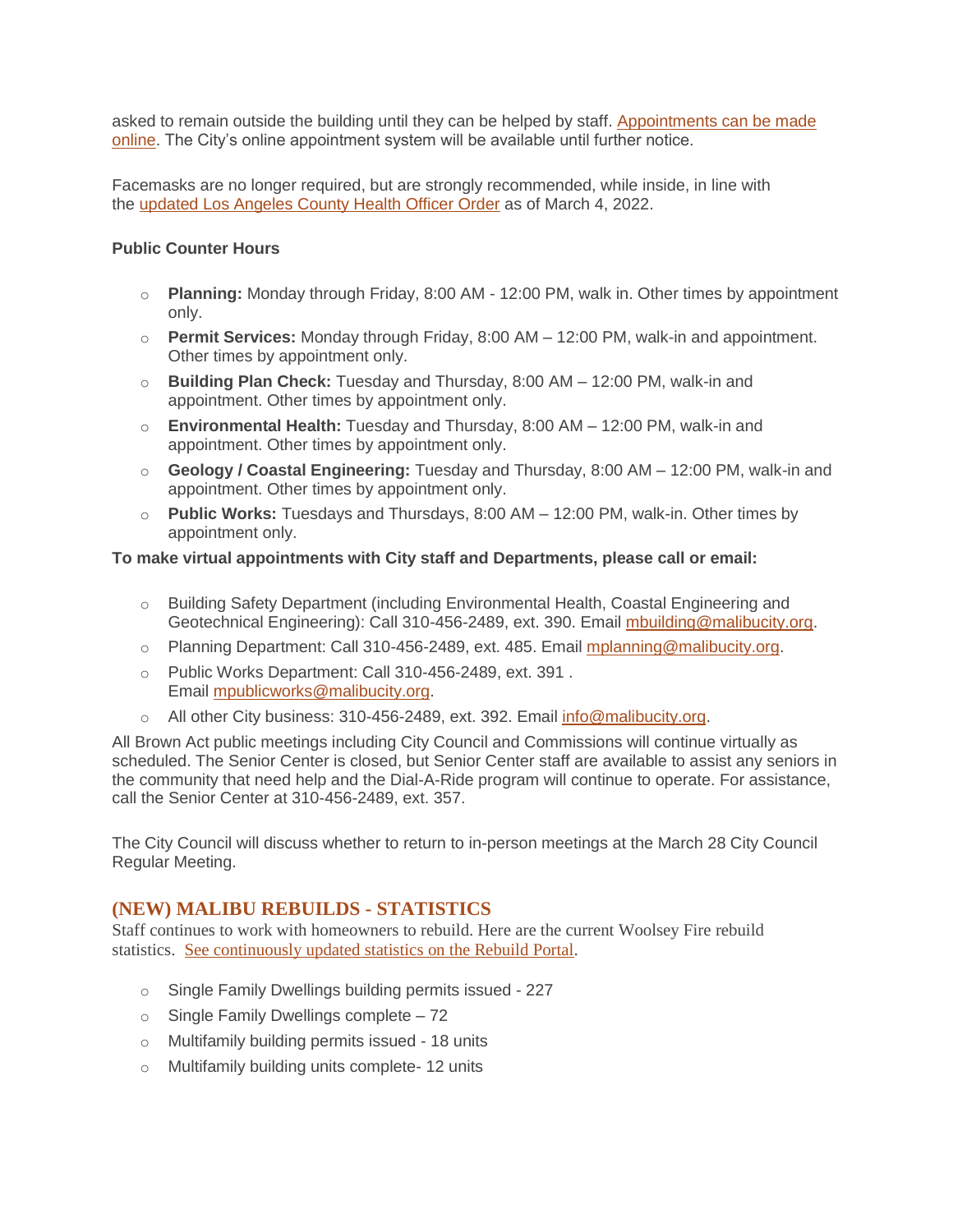### **MALIBU REBUILDS - PLANNING CONSULTATIONS AND REBUILD RESOURCES**

The Fire Rebuild team is available Monday through Friday at City Hall for complimentary oneon-one consultations about any fire rebuild project. Contact Aakash Shah at [ashah@malibucity.org](mailto:ashah@malibucity.org) to set an appointment for a meeting by phone or online. For ideas about how to get started with your project, as well as numerous handouts, forms and resources, visit the [Rebuild](https://www.malibucity.org/901/Malibu-Rebuilds) [webpage.](https://www.malibucity.org/901/Malibu-Rebuilds)

## **(NEW) COVID-19 RESPONSE UPDATE**

City staff continues to monitor and respond to the pandemic by participating in regular briefings and conference calls with partner agencies and issuing alerts and notifications regarding changes to the situation. On March 16, Los Angeles County Department of Public Health (LADPH) confirmed 34 new deaths and 846 new cases. Other key updates from [the County's COVID-19 Dashboard](http://publichealth.lacounty.gov/media/coronavirus/data/index.htm) as of March 16, 2022 include the following:

- $\circ$  2050 confirmed positive cases and 13 deaths in the City of Malibu to date
- o 2,815,379 confirmed cases and 31,372 deaths in LA County to date
- $\circ$  499 current hospitalizations in LA County, a decrease of 1,336 since February 15

# **(NEW) MARCH 31 COVID-19 ASSISTANCE DEADLINES AND OTHER RESOURCES**

The County of Los Angeles Department of Consumer and Business Affairs (DCBA) reminds tenants and landlords that the deadline to apply for COVID-19 Emergency Rental Assistance is March 31, 2022. Eligible households can receive Rental Assistance for up to 18 months of rent debt accrued during the pandemic between March 2020 and March 2022. The California COVID-19 Rent Relief Program provides financial assistance for unpaid rent and utilities to eligible renters and landlords who have been impacted by COVID-19. For more information, to apply, and to check on the status of an already submitted application, [visit the website](https://housing.ca.gov/covid_rr) or call 833-430-2122. If you are facing eviction, immediately contact [www.stayhousedla.org.](http://www.stayhousedla.org/) StayHousedLA will continue beyond March 31, 2022 to assist renters with tenant rights workshops, legal assistance, and other support to keep tenants housed. For more information on Federal, State, and County protections for tenants and property owners, call 833-223-7368 or visit <https://dcba.lacounty.gov/rentstabilization/>[.](http://www.rent.lacounty.gov/) For information about LA County's Mortgage Relief Program, visit [www.nhslacounty.org/mortgagereliefprogram.](http://www.nhslacounty.org/mortgagereliefprogram)

### **(NEW) SAVE THE DATE FOR THE CITY'S 4TH ANNUAL PUBLIC SAFETY AND PREPAREDNESS EXPO ON JUNE 4**

All residents, businesses, employees and students are invited to join the City and partner public safety agencies for Malibu's fourth annual Public Safety and Preparedness Expo on Saturday, June 4, 2022 from 11:00 AM - 2:00 PM PM at City Hall. at Malibu City Hall. Attendees can see multiple displays of emergency and law enforcement response vehicles, teams and equipment, emergency preparedness supplies vendors, take first aid and other trainings, and learn about volunteer opportunities, including Malibu CERT Team, Arson Watch, Los Angeles County Volunteer Disaster Communication Services (DCS) and more. This year's Expo is in June rather than in October, as it was previously, to fit better with school and extracurricular activities and other major events in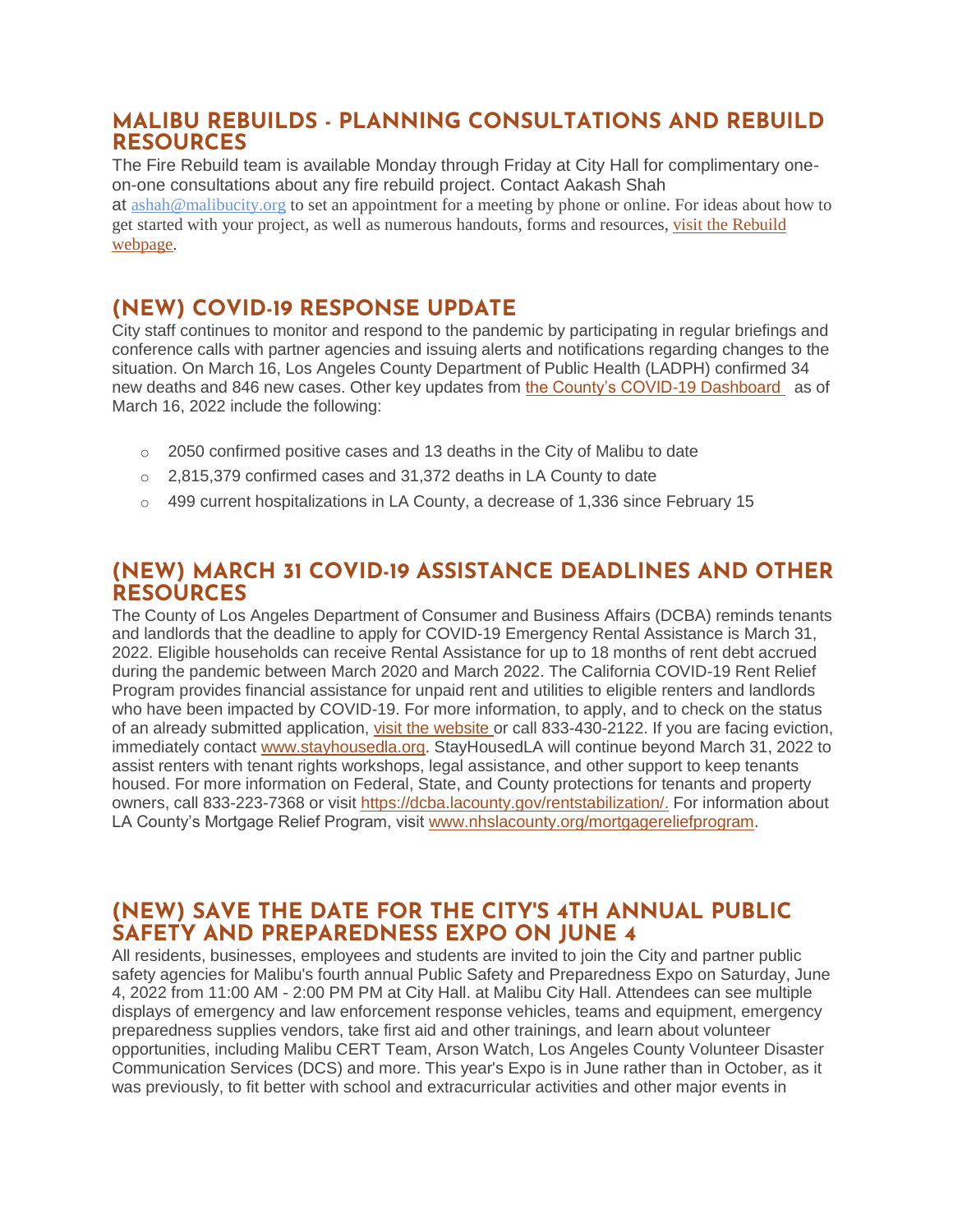Malibu. Details will be announced on the City's website, social media, enotifications and local news. For more information, email [PublicSafety@MalibuCity.org.](mailto:PublicSafety@MalibuCity.org)

### **(NEW) HOMELESS OUTREACH UPDATE**

The People Concern, which performs Malibu's outreach and services for people experiencing homelessness in the community, provided their February 2022 work report. During February 2022, they were able to get a total of seven homeless individuals in Malibu into housing or shelter; they made a total 115 contacts (52 unduplicated); there are currently 125 individuals on the streets of Malibu that have been previously engaged, (62 are in various stages of engagement), and 63 are refusing services, with the outreach team continuing to try to engage them with the goal of getting them into the housing process. The outreach team works to get individuals off the street by aiding with the admissions process to area shelters, providing transportation to relocate, reuniting them with family members, and providing or connecting them with numerous other mental health, healthcare, case management, therapy and other holistic services. The People Concern continues to proactively engage the City's homeless population with the goal of having individuals enter the housing process while receiving medical and mental healthcare. [The report is available on the City](https://www.malibucity.org/ArchiveCenter/ViewFile/Item/450)  [website.](https://www.malibucity.org/ArchiveCenter/ViewFile/Item/450) Learn more about the City's efforts to address homelessness [on the webpage.](https://www.malibucity.org/homelessness)

### **(NEW) SPECIAL CITY COUNCIL MEETING TO REVIEW PROPOSAL FOR ALTERNATIVE SLEEPING LOCATION FOR HOMELESS MARCH 24**

The City Council will hold a special virtual meeting on Thursday, March 24, 6:00 PM to review and discuss the Alternative Sleeping Location (ASL) Recommended Action Plan provided by the City's Homelessness Task Force. The proposal is part of the City's efforts to address homelessness, its impacts on the community, and meet the requirements of the 2019 Martin vs. Boise court ruling that prohibits the issuing of tickets or arresting homeless people for sleeping or camping on public property if there are no reasonably accessible shelter beds available as an alternative. Community members are encouraged to watch and share their input. The staff report with background information, viewing and commenting instructions [will be posted on the website in advance.](http://www.malibucity.org/VirtualMeeting) Written comments may be sent at any time to [CityCouncil@malibucity.org.](mailto:CityCouncil@malibucity.org) [Learn more about the City's](https://www.malibucity.org/homelessness)  [efforts to address homelessness on the webpage.](https://www.malibucity.org/homelessness)

## **NEIGHBORHOOD GROUPS CAN MEET WITH THE PUBLIC SAFETY STAFF TO DISCUSS PUBLIC SAFETY ISSUES**

Malibu neighborhood groups and community-based organizations are invited to schedule virtual meetings with members of the City's Public Safety Team. Any organization or neighborhood group that is working on, or concerned about, neighborhood crime and safety, wildfire or earthquake preparedness, or any public safety matter can schedule a virtual meeting with the Public Safety staff to get information and discuss options for addressing problems. Meeting in small groups offers the opportunity for more thorough discussions, dialogue and understanding. When COVID-19 restrictions ease, the Public Safety staff will also be available for in-person community meetings. Depending on the issue that a community group would like to have addressed, staff will try to arrange for additional subject matter experts to participate. To schedule a meeting or for more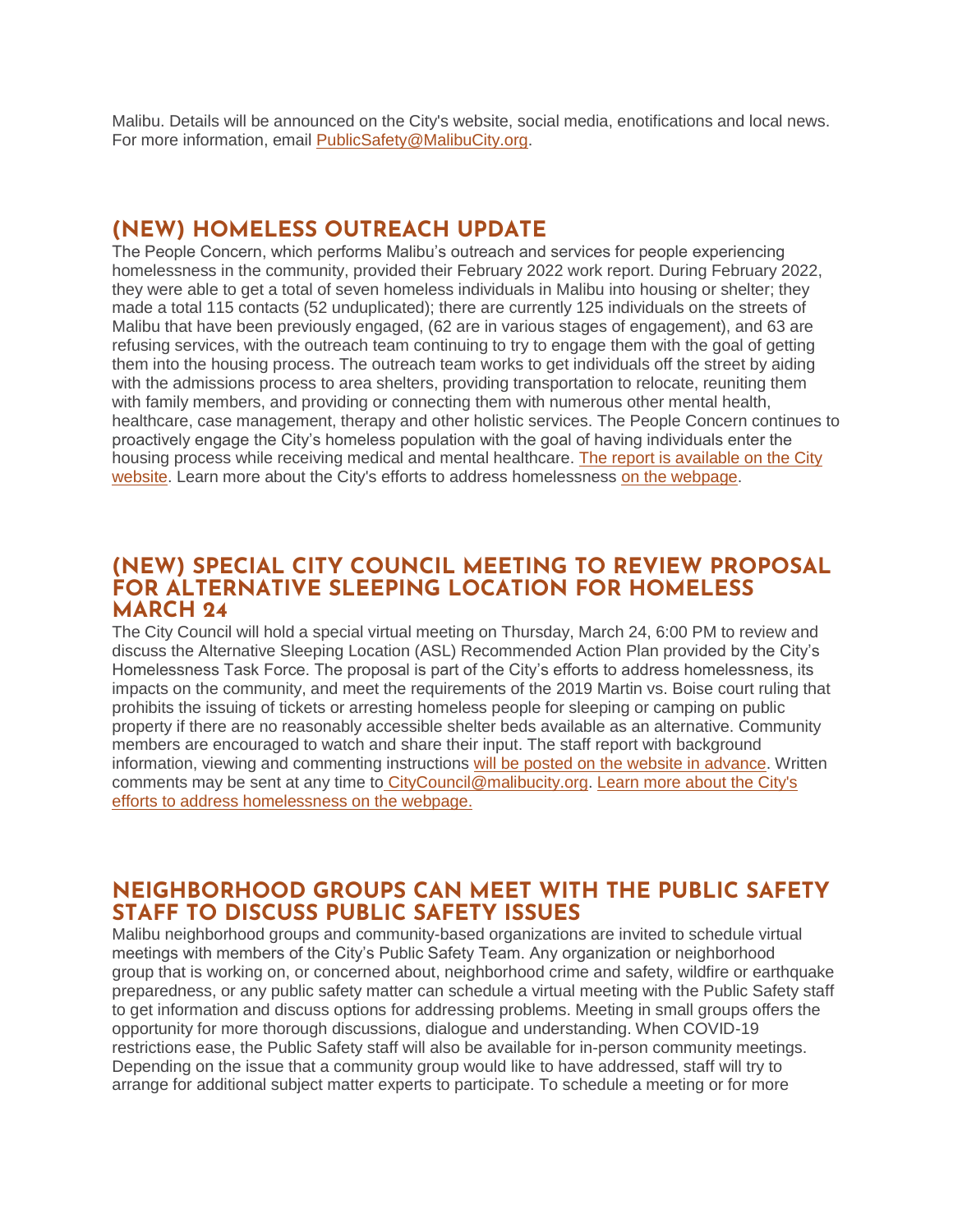information, call Public Safety Manager Susan Dueñas at 310-456-2489, ext. 313 or email [sduenas@malibucity.org.](mailto:sduenas@malibucity.org)

### **(VIDEO) GIVE YOUR INPUT ON A PROPOSAL FOR A DAY-USE IMPOUND TOW YARD ON CITY LOT AT HEATHERCLIFF AND PCH**

Community members are invited to learn about and give their input on a proposal for a temporary day-use impound yard at the City's vacant lot at Heathercliff Road and Pacific Coast Highway. Video of the Public Safety Commission discussion of the proposal and the staff report [are available on the](https://malibucity.primegov.com/Portal/Meeting?compiledMeetingDocumentFileId=2431)  [website.](https://malibucity.primegov.com/Portal/Meeting?compiledMeetingDocumentFileId=2431) The Public Safety Commission approved the proposal and sent the item on to the Planning Commission. City staff is working on finding more location options and the City is seeking community input on the locations. A day-use impound yard in Malibu would allow LA County Sheriff's Department (LASD) - approved tow operators to store towed vehicles temporarily until they are claimed by their owners or transferred to their regular impound yards in Thousand Oaks. Not having to make a round trip to Thousands Oaks for every vehicle would greatly increase the number of illegally parked vehicles that could be towed away in Malibu. The Planning Commission and City Council will discuss the matter in upcoming meetings and the public will have opportunities to comment. Written comments can be sent at any time to Public Safety Manager Susan Dueñas at [sduenas@malibucity.org.](mailto:sduenas@malibucity.org)

### **SCHEDULE YOUR HOME WILDFIRE HARDENING ASSESSMENT**

The City continues to offer its no-cost Home Ignition Zone Assessment Program for homeowners. The Fire Liaisons will visit your home and give you a checklist of simple, often inexpensive steps you can take to harden your home against flying embers, a major cause of homes igniting during winddriven wildfires like the Woolsey Fire. To schedule an appointment or for help with wildfire preparedness, email [Firesafety@malibucity.org](mailto:Firesafety@malibucity.org) or call 310-456-2489, ext. 387 or [visit the Fire Safety](https://www.malibucity.org/firesafety)  [webpage.](https://www.malibucity.org/firesafety)

### **(NEW) LAS VIRGENES - MALIBU COUNCIL OF GOVERNMENTS OPPOSES PLAN TO MOVE JUVENILE PRISONERS TO CAMP KIPATRICK IN SANTA MONICA MOUNTAINS**

The Las Virgenes - Malibu Council of Governments (LVMCOG) voted unanimously on March 15 to oppose a proposal by Los Angeles County Supervisors Sheila Kuehl and Holly Mitchell to move high-risk juvenile prisoners to Camp Kilpatrick in the Malibu area, and to support a motion by Supervisor Katheryn Barger to keep the prisoners at their current location. The LVMCOG made the motion at the request of Councilmember Karen Farrer, who also serves as the LVMCOG President, because the facility was not designed to house high-risk offenders, raising concerns about the potential impacts to the safety of the surrounding communities, and the safety of the County staff at the facility. Other concerns included that these youth prisoners are currently at the Barry J. Nidorf Juvenile Hall in Sylmar, and remaining there would be least disruptive to their care and supervision, minimize changes and offer stability, a solution that was recommended by the Los Angeles County Probation Department. The Board of Supervisors on March 15 approved moving the prisoners to Camp Kilpatrick, and directed County staff to present the plan for renovations to the Board of Supervisors within 120 days.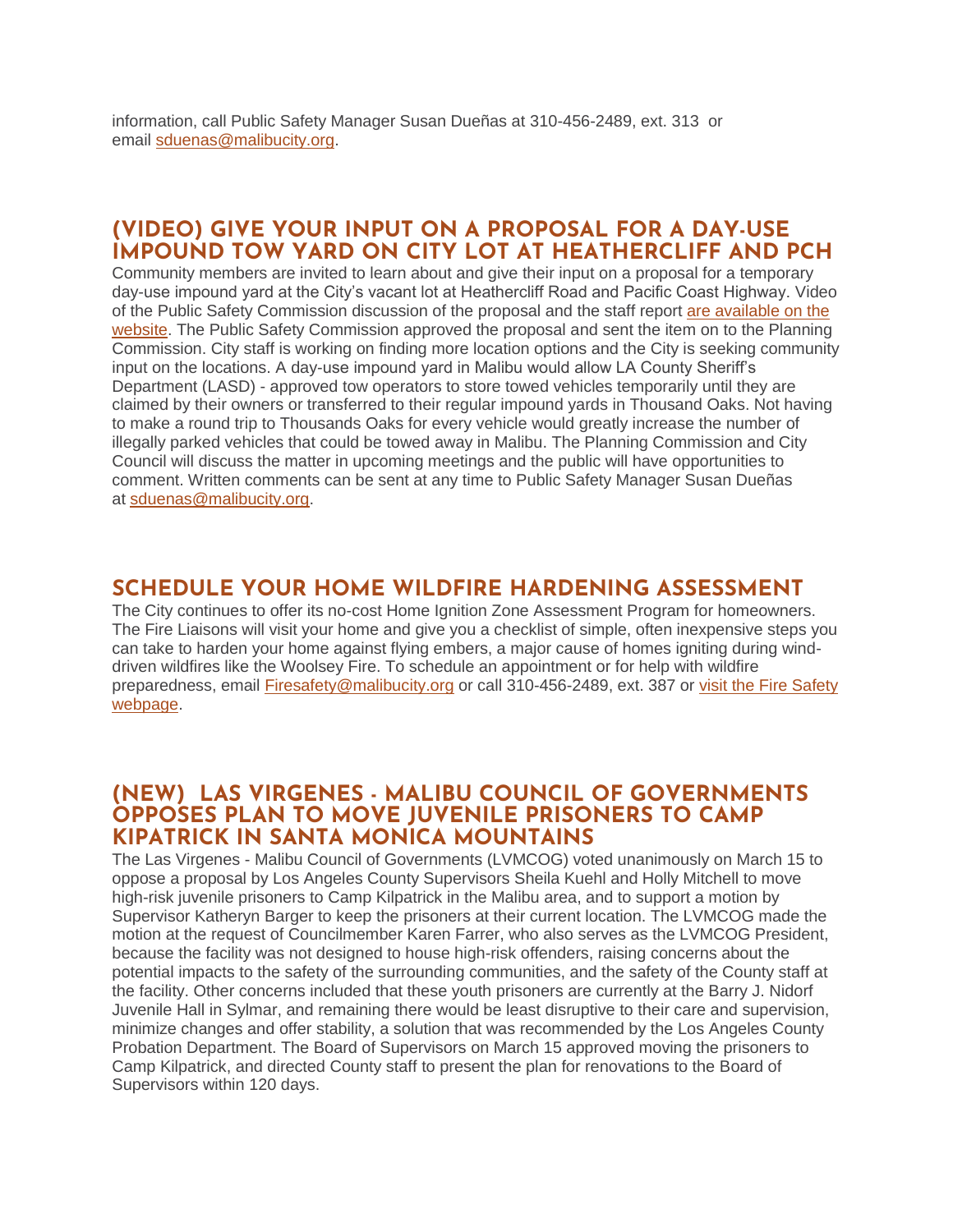### **(NEW) APRIL 4 MALIBU INN MOTEL PROJECT HEARING POSTPONED**

The Planning Commission public hearing on the Malibu Inn Motel project scheduled for April 4 is expected to be postponed to allow the applicant more time to comply with the Memorandum of Understanding between the City and Regional Water Quality Control Board. This project was scheduled to be heard together with the Conditional Use Permit Amendment for conversion of restaurant space to retail for the Malibu Inn and the Joint Use Parking Agreement for Aviation Nation. However, the applicant has requested that those two items move forward on April 4. These hearings were continued on January 11 to allow time for staff to contact the Regional Water Quality Control Board for clarification on whether the proposed project continues to be exempt [pursuant to](https://malibucity.org/DocumentCenter/View/29241/Table4-zzResolutionR14-003)  [Table 4-zz.](https://malibucity.org/DocumentCenter/View/29241/Table4-zzResolutionR14-003) Previous meeting materials and more information about the project are available [on the](https://www.malibucity.org/810/Malibu-Inn-Motel)  [webpage.](https://www.malibucity.org/810/Malibu-Inn-Motel)

## **(NEW) EXPEDITED ROOF-MOUNTED SOLAR POWER PERMITS**

The Planning Department is processing same-day permits for roof-mounted solar power installations. Residents and solar permit expediters are encouraged to visit the Planning Counter Monday through Friday, 8:00 AM - 12:00 PM to obtain a planning permit. Ground-mounted permits will be expedited as well, but may require additional processing time depending on the location of the solar panels and if the project warrants review by other Departments. The expedited permits for solar power installation are meant to encourage more use of solar power as part of the City's efforts to be sustainable and fight climate change. [Visit the Planning Department webpage for forms and](https://malibucity.org/369/Applications-Forms-Fees)  [applications.](https://malibucity.org/369/Applications-Forms-Fees)

### **(NEW) PROPOSAL TO INCLUDE CITY OF MALIBU IN RESOURCE CONSERVATION DISTRICT OF THE SANTA MONICA MOUNTAINS SPHERE OF INFLUENCE**

During a hearing of the Local Agency Formation Commission (LAFCO) on March 9, 2022, LAFCO approved an actcion to include the City of Malibu in the Sphere of Influence boundary of the Resource Conservation District of the Santa Monica Mountains (RCDSMM). The RCDSMM is a Special District organized under the State Resources Code that promotes and provides conservation programs. [More information about RCDSMM is availalbe on the website.](https://www.rcdsmm.org/) The staff report indicated that while a significant portion of the Malibu Creek Watershed was within the RCDSMM's existing Sphere of Influence boundary, the City of Malibu was currently outside those boundaries. The RCDSMM Sphere of Influence currently includes the cities of Agoura Hills, Calabasas, Hidden Hills, and Westlake Village; and LA County unincorporated communities in the Malibu area and Topanga Canyon. For more information, [see the LAFCO staff report \(page 15\).](https://lalafco.org/wp-content/uploads/documents/2022-meeting/Updated%20Finalized%20Agenda%2003-09-2022%20w%20links%204_1pdf) Now that the City is within the SOI, the next step would be the annexing of Malibu into the RCDSMM. RCDSMM's Executive Officer, Clark Stevens, stated he would be working closely with the City on any proposed annexation request. This item will be presented to the City Council in the near future.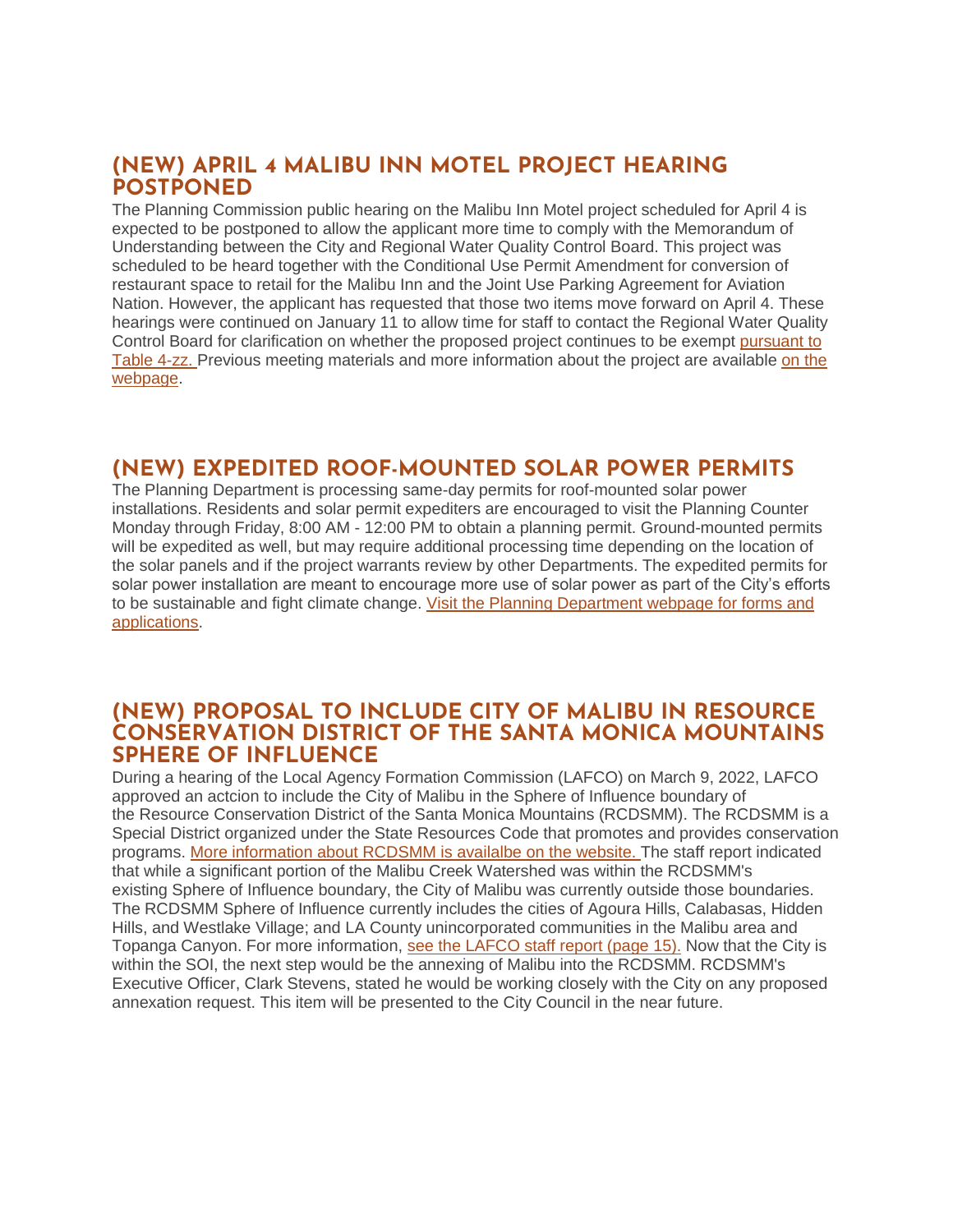## **(NEW) VIDEO: ACCESSORY DWELLING UNITS ORDINANCE HEARING IN PLANNING COMMISSION POSTPONED**

During the March 7, 2022 Planning Commission public hearing on the City's Accessory Dwelling Unit (ADU) draft ordinance, the Planning Commission requested staff to prepare a staff report with numerous discussion items, and then postponed the public hearing. [Watch the video of the meeting](https://malibucity.primegov.com/Portal/Meeting?compiledMeetingDocumentFileId=2428)  [\(item starts at 40:00\).](https://malibucity.primegov.com/Portal/Meeting?compiledMeetingDocumentFileId=2428) The complete list of the issues raised by the Planning Commission is [available](https://malibucity.org/DocumentCenter/View/29501/Planning-Commission-Actions_3722)  [to view on the website.](https://malibucity.org/DocumentCenter/View/29501/Planning-Commission-Actions_3722) The State has identified ADUs as an important tool to create more affordable housing amidst the California's housing crisis, and has passed several laws to make it easier to build ADUs. The City is preparing an ordinance to be consistent with State laws, and to ensure the regulations reflect Malibu's needs and characteristics. For more information about the City's proposed ADU regulations, [visit the webpage.](https://www.malibucity.org/adu)

# **(NEW) SPECIAL EVENTS REPORT**

There are currently permitted events on March 26, March 31 and April 3, and every Sunday for parking for the Farmer's Market. The City of Malibu Planning Department posts a [weekly report of](https://www.malibucity.org/DocumentCenter/View/24661/Permitted-Events)  [approved event permits on the website.](https://www.malibucity.org/DocumentCenter/View/24661/Permitted-Events) In order for members of the public to be informed of pending event permit applications and to provide an additional opportunity for public input, the City has changed the Event Permit Report format to include all event permit applications deemed complete for review for consistency and compliance with the requirements of the Malibu Municipal Code and the Planning Director's action on each application. The updated Event Permit Report has been posted to the City's website. To sign up to receive an email or text message when an updated Event Permit Report is posted, [visit the e-notifications page](https://www.malibucity.org/news) (scroll down to the "Special Event Permit Report" category).

# **(NEW) RESIDENTIAL ZERO WASTE GUIDE**

The City has a new Organic Waste Recycling Program to help community members reduce their carbon footprint and the impacts of climate change by diverting organic waste like food waste from landfills, where it releases greenhouse gases that contribute to climate change. No new trash bins will be delivered to residents. Residents are responsible for sorting organics in the appropriate trash bin based on which City-permitted solid waste hauler they have. The City's two waste haulers, Waste Management and Universal Waste, have provided information directly to their customers on how to sort their food scraps. To assist residents with preventing food waste and sorting their food scraps based on their hauler's requirements, the City created a Residential Zero Waste Guide, [available on the website.](http://www.malibucity.org/homezerowasteguide) More information on the City's Organic Recycling Program and tips for composting at home is [avaiable on the webpage.](http://www.malibucity.org/organics)

## **(NEW) DUNE RESTORATION STUDENT VOLUNTEERING EVENT MARCH 23**

On Wednesday, March 23 , 9:30 AM - 11:30 AM, students, schools and community members are invited to volunteer to help restore the Zuma Beach dune site of the Malibu Living Shoreline Project and to see and learn about the project. The Bay Foundation staff will provide a brief introduction, discussing the context and significance of the project. Participants will support restoration and maintenance activities, including removing non-native vegetation, caring for native plants and seeds, and repairing other restoration elements. For more information and to sign up, [visit the project](https://www.santamonicabay.org/events/malibu-living-shoreline-student-restoration-event-3-23)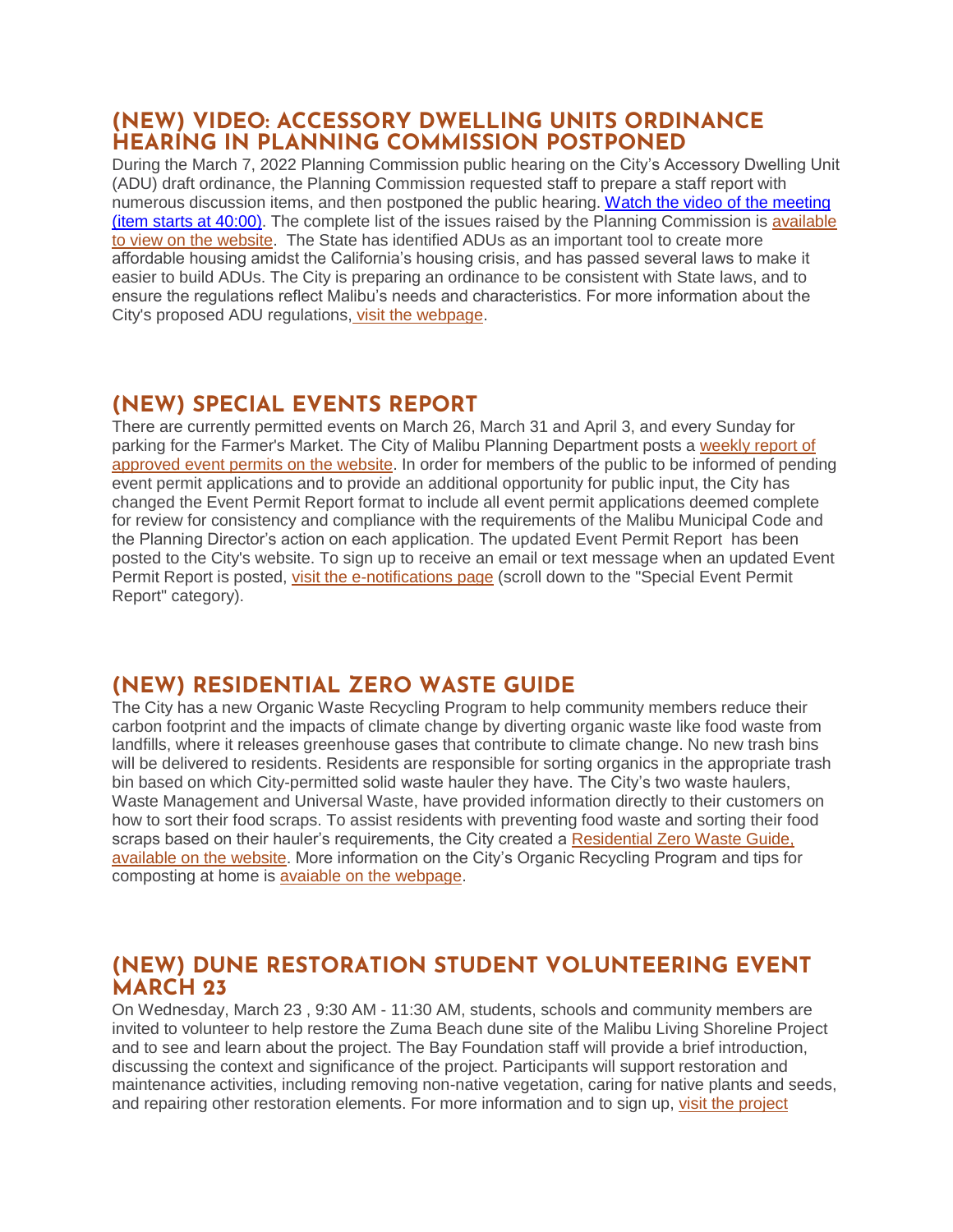[website.](https://www.santamonicabay.org/events/malibu-living-shoreline-student-restoration-event-3-23) The site is adjacent to Zuma Lagoon. Park in the Zuma Beach Parking Lot immediately after passing the entry kiosks.

## **(NEW) EARTH MONTH 2022 EVENTS**

**Tuesday, April 5, 11:00 AM - 2:00 PM, Pepperdine's Earth Day Celebration -** Pepperdine's Earth Day Celebration incorporates student booths, activities, food, and community organizations. The City of Malibu was invited to participate with a booth to share information about environmental programs and will give the students an opportunity to connect with the environmental community outside Pepperdine.

**Saturday, April 16, 10:00 AM - 2:00 PM, Document Shredding and Household Hazardous & Electronic Waste Collection -** Residents can wrap up their spring cleaning at the City's free household hazardous and electronic waste collection and secure document shredding day. Drop off latex paint, motor oil, batteries and electronics, and bring confidential papers to be shredded securely onsite (limit five standard-sized file boxes per household). Located in the upper parking lot of Malibu City Hall. All attendees are asked to wear a face covering and remain in their vehicles with windows closed while staff removes items from the trunk or pickup bed. For more information visit [MalibuCity.org/EnviroCalendar](https://malibucity.org/EnviroCalendar)

**Thursday, April 28, 6:30 PM, Organic Recycling Virtual Community Meeting -** The City of Malibu and Los Angeles County Public Works (Malibu Garbage Disposal District) invite you to join a virtual community workshop to help community members learn about how to properly separate organic waste, and the importance of organics recycling to fighting climate change and reducing food waste. Representatives from Waste Management and Universal Waste Systems, Malibu's waste haulers, will answer questions about their organic collection service. For more information visit [www.malibucity.org/organics.](http://www.malibucity.org/organics)

**Saturday, April 30, 10 AM to 12 PM, Malibu Living Shoreline Community Restoration Event -** Community members are invited to visit and help restore the Point Dume dune site of the Malibu Living Shoreline Project. The Bay Foundation staff will provide a brief introduction and discuss the significance of the project. Participants will support restoration and maintenance activities, including removing non-native vegetation, caring for native plants and seeds and repairing other restoration

elements. For more information [see the calendar listing on the website.](http://www.malibucity.org/EnviroCalendar) 

### **(NEW) MALIBU SENIOR CENTER AT CITY HALL TO RE-OPEN FOR IN-PERSON ACTIVITIES APRIL 1**

The City of Malibu is proud to welcome Malibu's seniors back to the Senior Center on April 1 as part of the reopening of City Hall to the public. The Senior Center will be open Monday through Friday, 9:00 AM to 4:00 PM. Face coverings are not required, but are strongly recommended in Malibu City Hall, in line with the [updated Los Angeles County Health Officer Order](http://publichealth.lacounty.gov/media/Coronavirus/docs/HOO/HOO_SaferReturnWorkCommunity.pdf) as of March 4, 2022. Seniors will have access to general use areas of the Center, such as the computer lab, library and numerous recreation programs. Staff is also available to assist with Dial-A-Ride questions and program registrations. Fresh coffee will be available daily from 9:00 AM to 3:00 PM. For more information, call 310-456-2489, ext. 357 or [visit the webpage.](https://www.malibucity.org/seniorcenter)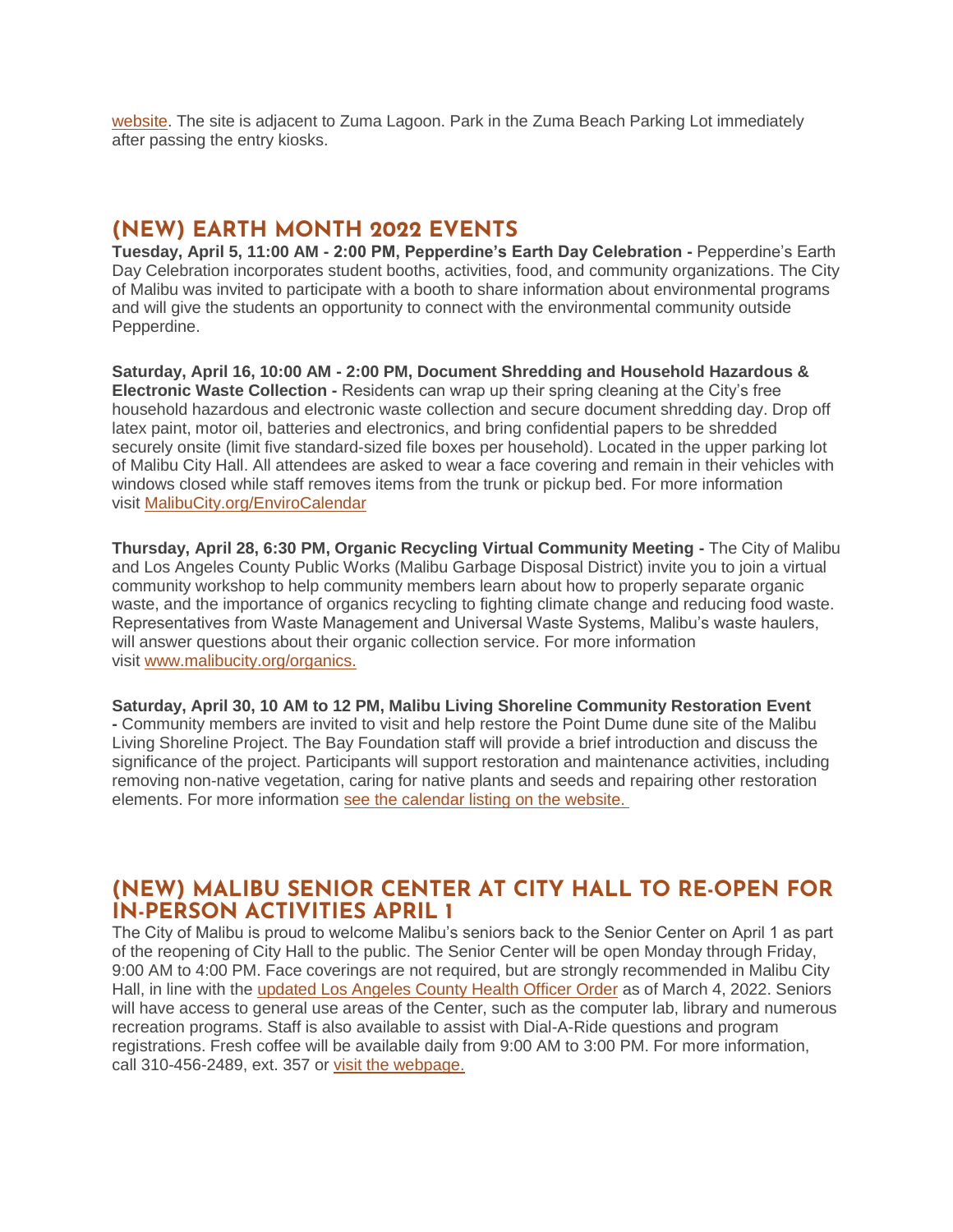### **(NEW) ANNUAL CHUMASH DAY POWWOW AND INTERTRIBAL GATHERING RETURNS TO BLUFFS PARK APRIL 9**

All of Malibu is invited to join the festive cultural celebration honoring Malibu's original residents and First Americans, the Chumash Indians, at the 22nd Annual Chumash Day Powwow and Intertribal Gathering on Saturday, April 9 at Malibu Bluffs Park. This inspiring, educational, family-friendly event features Native American tribal ceremonies, dances, art, special guest performances, Chumash history storytelling, and an art activity for children provided by the Chumash Indian Museum. Numerous tribes participate in this free event. Event hours are 10:00 AM to 6:00 PM with a Grand Entry at 12:00 PM. Parking is available on the corner of Civic Center Way and Webb Way, with free shuttle service to Bluffs Park. For more information, call 310-317-1364 or [visit the](http://www.malibucity.org/ChumashDay)  [webpage.](http://www.malibucity.org/ChumashDay)

## **(NEW) MALIBU LIBRARY SPEAKER SERIES RETURNS FOR EARTH MONTH EVENT AT PEPPERDINE APRIL 7**

The Malibu Library Speaker Series returns during Earth Month with author Elizabeth Rush discussing her books about the impacts of climate change on Thursday, April 7, 7:00 PM at Pepperdine University as part of its Climate Calling Conference. Rush is the author of "Rising: Dispatches from the New American Shore" and "Still Lifes from a Vanishing City: Essays and Photographs from Yangon, Myanmar," and her work has been published in some of the nation's leading journalistic publications, including the New York Times, the Washington Post, Harper's and The Atlantic. No RSVPs are needed for this free event. For more information, [visit the webpage.](http://www.malibucity.org/LibrarySpeakers)

# **YOUTH COMMISSION RECRUITMENT**

Applications for the 2022-2023 Harry Barovsky Memorial Youth Commission are now available [on](https://www.malibucity.org/178/Harry-Barovsky-Memorial-Youth-Commission)  [the Youth Commission webpage.](https://www.malibucity.org/178/Harry-Barovsky-Memorial-Youth-Commission) The application period is open through 4:00 PM on Friday, March 25, for youth in grades 7 through 12 who reside or go to school within City limits during the 2022- 2023 academic school year. The Commission makes recommendations to the City Council on City programs and projects that serve young people. For more information, e-mail Recreation Manager Kate Gallo at [kgallo@malibucity.org.](mailto:kgallo@malibucity.org)

# **POETRY WORKSHOP MARCH 19**

Join Malibu Poet Laureate Ann Buxie on Saturday, March 19, 11:00 AM for the City's next poetry workshop, Caffeinated Verse. Pam Uschuk will be the featured reader, followed by an open mic format. For more information or to RSVP for this free virtual workshop, [visit the Poetry web page](https://www.malibucity.org/poetry) or call 310-456-2489, ext. 350.

## **SPRING BREAK DAY CAMPS**

Registration is open for the City's fun, active Spring Day Camps, offered April 4 through April 14 during the Santa Monica-Malibu Unified School District (SM-MUSD) spring break. Choose from a range of Sports Camps, including skateboarding, soccer, surfing, and tennis, and Enrichment Day Camps, including art adventures and rocket science. The Day Camps will be presented in a fun,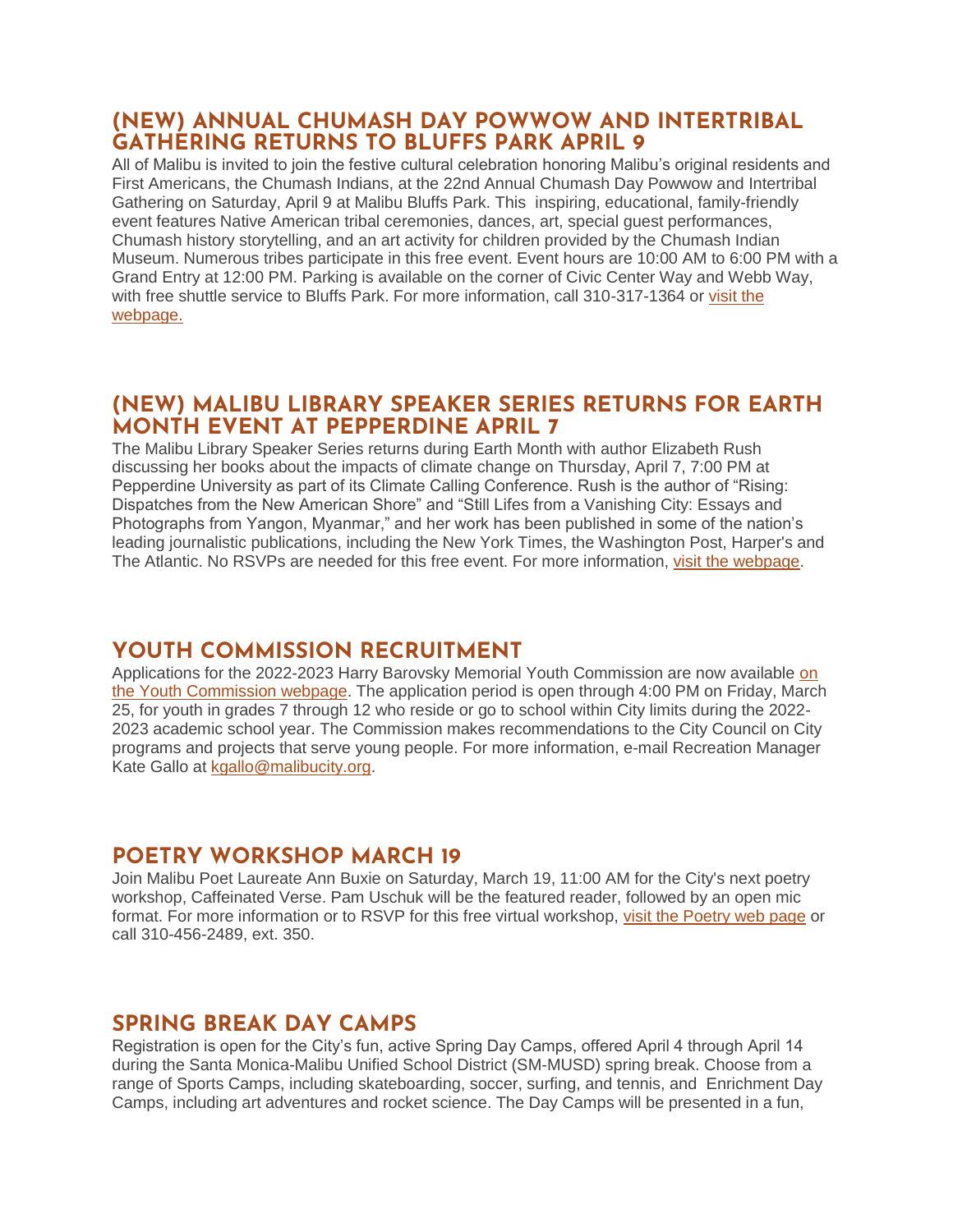educational and inviting environment that deliver each program's core skills. [To register, visit the](https://www.malibucity.org/register)  [webpage.](https://www.malibucity.org/register) For more information, [visit the Day Camps webpage.](https://www.malibucity.org/daycamps)

### **VIDEO: SPECIAL JOINT PUBLIC WORKS / PUBLIC SAFETY COMMISSION MEETING ON WESTWARD BEACH**

Video is available of the Public Works and Public Safety Commissions joint special virtual meeting on February 23 to discuss potential safety projects as well as the re-design of the proposed Westward Beach Improvements Project. [The video and the staff report are available on the](https://malibucity.primegov.com/Portal/Meeting?compiledMeetingDocumentFileId=2413)  [website.](https://malibucity.primegov.com/Portal/Meeting?compiledMeetingDocumentFileId=2413) During a special joint meeting on January 20, the Commissions voted to recommend to the City Council to suspend the project. Community concerns were raised about the project related to the ongoing beach erosion that led to the recent collapse of the connector road leading from Westward Beach Road into the Point Dume Parking lot and other issues. The Commissions recommended further environmental, safety and coastal engineering review, and getting community input before moving the project forward. The item will be scheduled for a future City Council meeting, with details to be announced when they become available.

## **(NEW) CURRENT REQUESTS FOR PROPOSALS**

The City has several bids and Requests for Proposals/Qualifications currently out or coming up soon.

- o Request for Qualifications/Proposals for Assessment District Administration Services due February 24
- o Request for Qualifications/Proposals for Construction Management Services for the City's Civic Center Water Treatment Facility (CCWTF) Phase II - due March 10
- o Bid for Contractors/Construction for the Malibu Bluffs Park Shade Structure Project due February 24
- $\circ$  Request for Proposal for Dark Sky Outreach and Implementation due March 11
- o Civic Center Water Treatment Facility Phase 2 Pipelines and Pump Stations Expansion Project - due March 22
- o Civic Center Water Treatment Facility Phase 2 Treatment Facility Expansion Project due March 22
- o RFP Earthquake Tabletop Exercise Consultant due April 1

For more information about all of the City's current bids, [visit the webpage.](https://malibucity.org/bids)

### **(NEW) WORK UNDERWAY ON CALTRANS TRANCAS CREEK BRIDGE REPLACEMENT PROJECT**

Caltrans has started work on the replacement of Trancas Creek Bridge on PCH east of Trancas Canyon Road in Malibu. The preliminary work involves fiber optic line relocation work by a contractor for Frontier Communications, requiring clearing vegetation from the shoulders, hauling away material, and periodic service outages, with work expected to be completed by the end of March. Pedestrians, cyclists and motorist should proceed with caution and watch for construction workers,